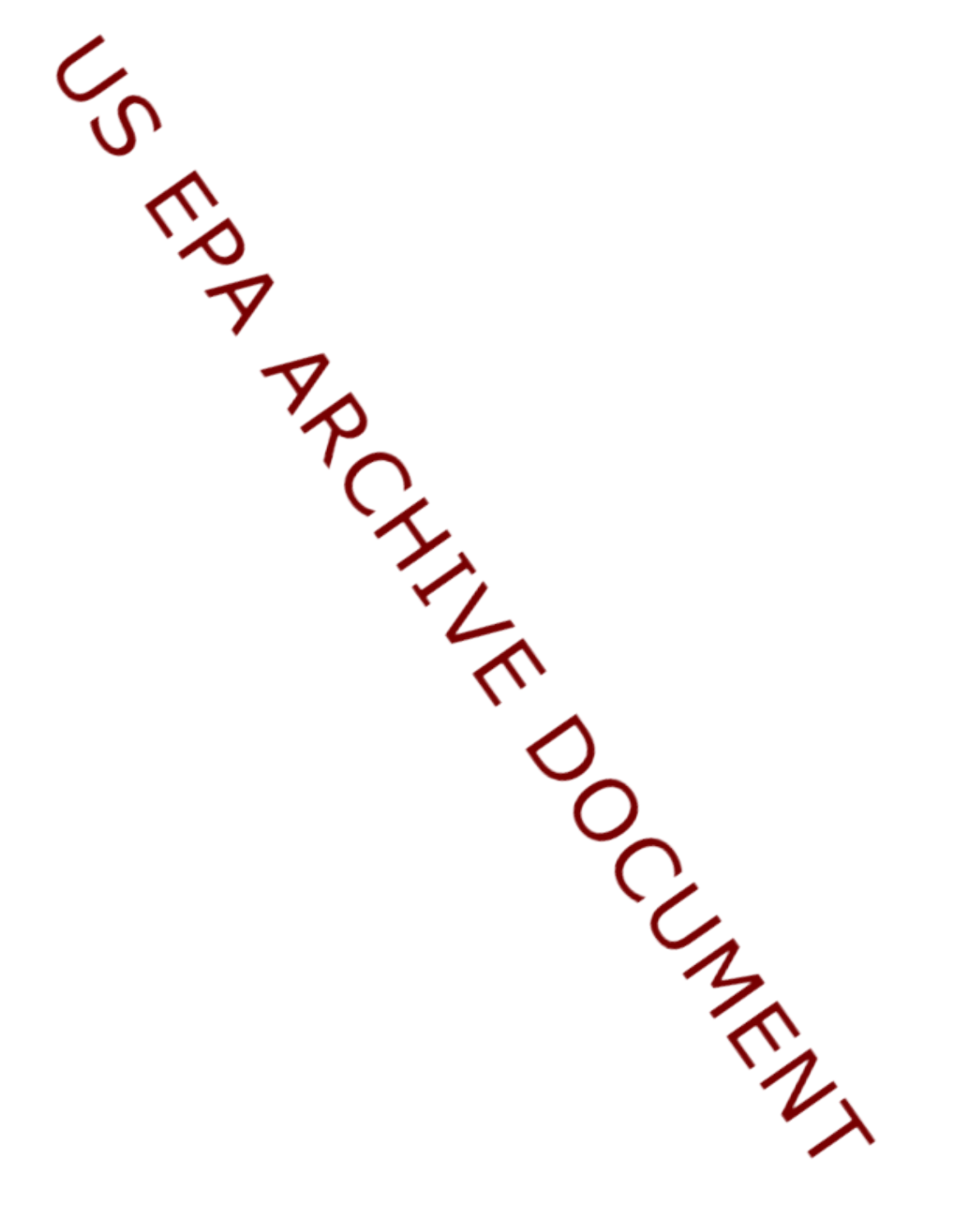# **Innovations Grants for State/Local/Tribal Innovative Approaches to Reducing Air Pollution**

Request for Applications for FY2005

## **OVERVIEW:**

**Federal Agency Name:** U.S. Environmental Protection Agency, Office of Air Quality Planning and Standards, Innovations Team

**Funding Opportunity Title:** Innovations Grants for State/Local/Tribal Innovative Approaches to Reducing Air Pollution

**Funding Opportunity Number: EPA-OAR-EMAD-05-22** 

**Announcement Type:** Initial Announcement for FY2005

**Catalog of Federal Domestic Assistance (CFDA):** Catalog of Federal Domestic Assistance (CFDA) Number 66.034: Surveys, Studies, Investigations, Demonstrations, and Special Purpose Activities Relating to the Clean Air Act.

**Statutory Authority:** The statutory authority for this action is Clean Air Act, Section 103(b)(3) which authorizes the award of grants for research, investigations, experiments, demonstrations, surveys, and studies related to the causes, effect, extent, prevention and control of air pollution.

| <b>Receipt of Application</b>           | No later than 5:00 P.M. EST on January 6,<br>2006 |
|-----------------------------------------|---------------------------------------------------|
| <b>OAQPS</b> Evaluation                 | No later than 5:00 P.M. March 3, 2006             |
| <b>Award Documentation Distribution</b> | To be determined                                  |

## **EXECUTIVE SUMMARY:**

OAQPS is seeking applications from states, territories, Indian Tribes, and possessions of the U.S., including the District of Columbia, international organizations, public and private universities and colleges, hospitals, laboratories, other public or private nonprofit institutions, which submit applications proposing projects with significant technical merit and relevance to EPA's Office of Air and Radiation's mission. For certain competitive funding opportunities, the Agency may limit eligibility to a particular subset of eligible applicants consistent with the Agency's competition policy. For more information about OAQPS, please visit our website at [www.epa.gov/oar/oaqps](http://www.epa.gov/oar/oaqps).

OAQPS seek to facilitate the implementation of new and innovative programs, technologies, and/or strategies, including non-traditional and voluntary measures for achieving additional emissions reductions. We are specifically interested in proposals designed to advance our mission and reflect innovation within our areas of focus. For more information about OAQPS, please visit our website at [www.epa.gov/oar/oaqps](http://www.epa.gov/oar/oaqps).

## **I. FUNDING OPPORTUNITY DESCRIPTION**

## **Authority:**

EPA expects to award grants under Clean Air Act, Section 103(b)(3) which authorizes the award of grants for research, investigations, experiments, demonstrations, surveys, and studies related to the causes, effect, extent, prevention and control of air pollution.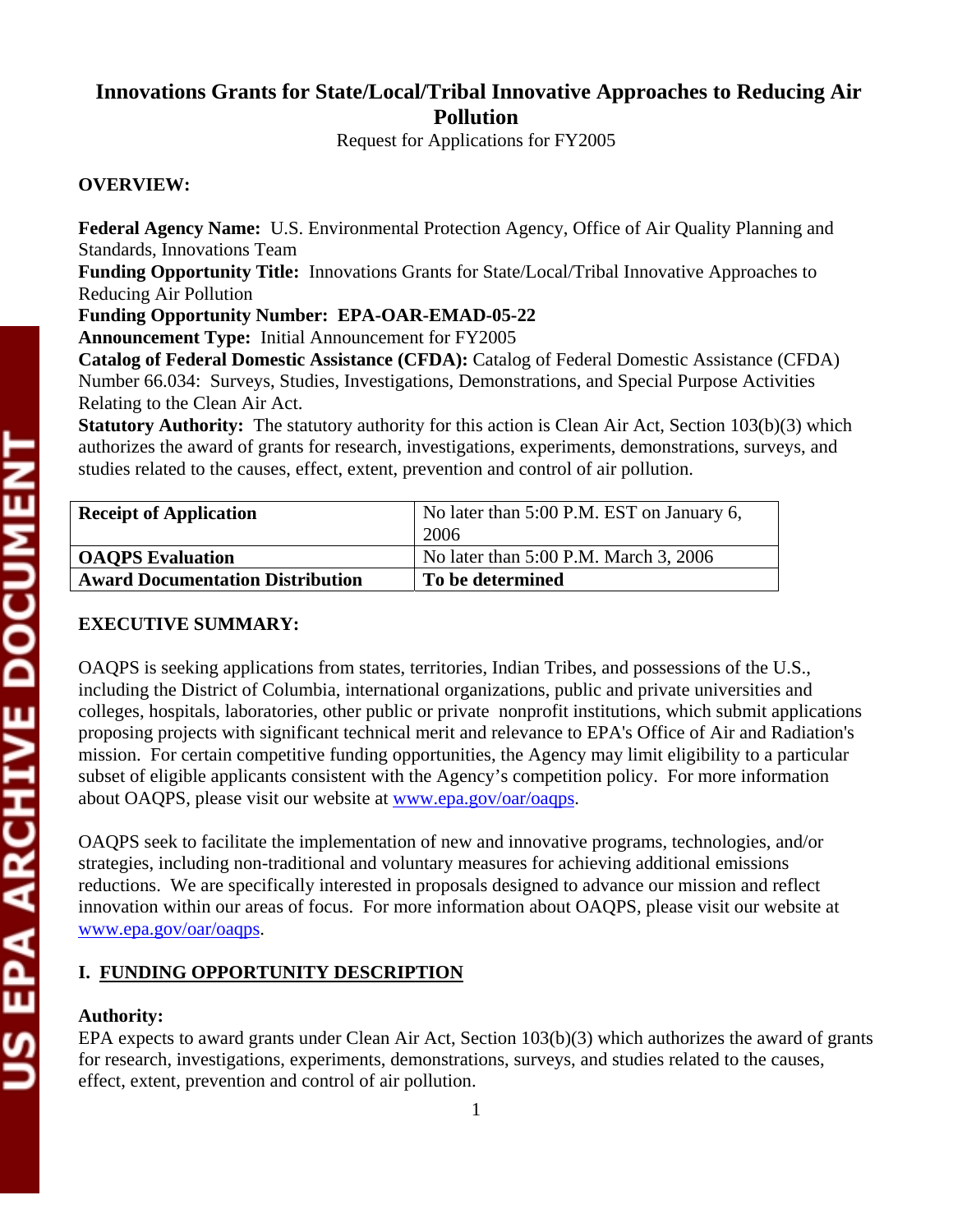Regulations governing these cooperative agreements are found at 40 CFR 30 for institutions of higher education, colleges and universities, and non-profit organizations and 40 CFR Part 31 for States, federally recognized Indian Tribes, and local governments. Additionally, the provisions of 40 CFR Part 32, governing government-wide debarment and suspension; and the provisions in 40 CFR Part 34 regarding restrictions on lobbying. All costs incurred under this program must be allowable under the applicable OMB Cost Circulars: A-87 (States and local governments); A-122 (non profit organizations); or A-21 (universities). Copies of these circulars may be found at: http://whitehouse.gov/omb/circulars.

In accordance with EPA policy, and OMB circulars, as appropriate, any recipient of funding must agree not to use assistance funds for lobbying, fund raising, or political activities (e.g., lobbying members of Congress or lobbying for other Federal grants, cooperative agreements or contracts); see 40 CFR Part 34.

#### **Program Description:**

The purpose of this award is to facilitate the implementation of new and innovative programs, technologies, and/or strategies, including non-traditional and voluntary measures for achieving additional air pollution emissions reductions.

The mission of the Office of Air Quality Planning and Standards is to lead and manage national air quality programs to protect public health and the environment from air pollution. One main area of focus is to work with stationary and area sources on regulatory, market-based and voluntary programs and strategies to achieve real environmental benefits. To facilitate and encourage the implementation of new and innovative programs, technologies, and strategies, we are specifically interested in proposals designed to advance our mission and reflect innovation within our areas of focus. For more information about OAQPS, please visit our website at [www.epa.gov/oar/oaqps.](http://www.epa.gov/oar/oaqps)

## **Linkage to EPA Strategic Plan and Anticipated Outcomes/Outputs:**

1. *Linkage to EPA Strategic Plan.* These assistance agreements will support EPA Strategic Plan Goal 1 – Clean Air and Global Climate Change. To see EPA's Strategic Plan: [www.epa.gov/ocfo/plan/plan.htm.](http://www.epa.gov/ocfo/plan/plan.htm)

2. *Outcomes --* the result, effect or consequence that will occur from carrying out an environmental program or activity that is related to an environmental or programmatic goal or objective. Outcomes may be environmental, behavioral, health-related or programmatic in nature, must be quantitative, and may not necessarily be achievable within an assistance agreement funding period.

Through this grant program, OAQPS expects proposed projects to result in quantifiable air pollution emissions reductions.

3. *Outputs --* an environmental activity, effort, and/or associated work products related to an environmental goal or objective, that will be produced or provided over a period of time or by a specified date. Outputs may be quantitative or qualitative but must be measurable during an assistance agreement funding period.

Through this grant program, OAQPS expects proposed projects to include a mechanism to quantify emissions reductions, as well as a progress report mechanism.

# **II. AWARD INFORMATION:**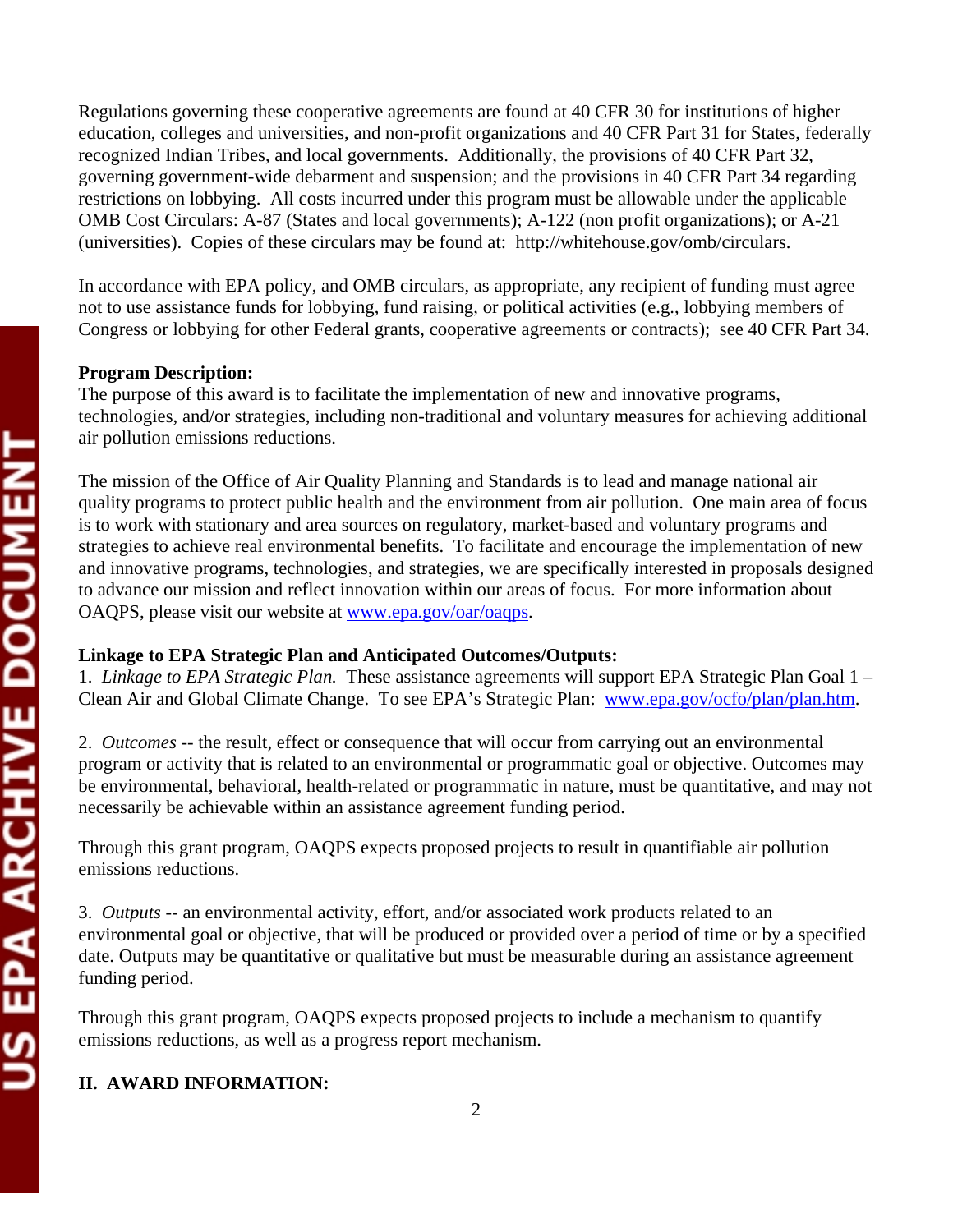For this competition, OAQPS has \$100,000 available for grants under this request for applications. We anticipate award of two grants resulting from this announcement. The suggested project period is May 1, 2006 through April 30, 2007. Please note that based on availability of funds and quality of applications, EPA reserves the right to award no grants under this Request for Applications (RFA).

## **III. ELIGIBILITY INFORMATION:**

## **A. Eligible Applicants:**

OAQPS is seeking applications from states, territories, Indian Tribes, and possessions of the U.S., including the District of Columbia, international organizations, public and private universities and colleges, hospitals, laboratories, other public or private nonprofit institutions, which submit applications proposing projects with significant technical merit and relevance to EPA's Office of Air and Radiation's mission. For certain competitive funding opportunities, the Agency may limit eligibility to a particular subset of eligible applicants consistent with the Agency's competition policy. For more information about OAQPS, please visit our website at [www.epa.gov/oar/oaqps](http://www.epa.gov/oar/oaqps).

Non-profit organizations described in Section 501( c)(4) of the Internal Revenue Code that engage in lobbying activities as defined in Section 3 of the Lobbying Disclosure Act of 1995 are not eligible to apply.

Regulations governing these cooperative agreements are found at 40 CFR 30 for institutions of higher education, colleges and universities, and non-profit organizations and 40 CFR Part 31 for States, federally recognized Indian Tribes, and local governments. Additionally, the provisions of 40 CFR Part 32, governing government-wide debarment and suspension; and the provisions in 40 CFR Part 34 regarding restrictions on lobbying. All costs incurred under this program must be allowable under the applicable OMB Cost Circulars: A-87 (States and local governments); A-122 (non profit organizations); or A-21 (universities). Copies of these circulars may be found at: http://whitehouse.gov/omb/circulars.

## **B. Threshold Criteria:**

All organizations submitting applications in response to this solicitation must meet the eligibility criteria outline above. Applications not following the format will not be considered for award.

# **IV. APPLICATION & SUBMISSION INFORMATION:**

**Confidential Business Information -** In accordance with 40 CFR 2.203, applicants may claim all or a portion of their application/proposal as confidential business information. EPA will evaluate confidentiality claims in accordance with 40 CFR Part 2. Applicants must clearly mark applications/proposals or portions of applications/proposals they claim as confidential. If no claim of confidentiality is made, EPA is not required to make the inquiry to the applicant otherwise required by 40 CFR  $2.204(c)(2)$  prior to disclosure.

## **A. Application Package:**

Please follow the instructions provided in the section below titled, "Content and Form of Application Submission." Application kits are available at http://www.epa.gov/ogd/grants/how\_to\_apply.htm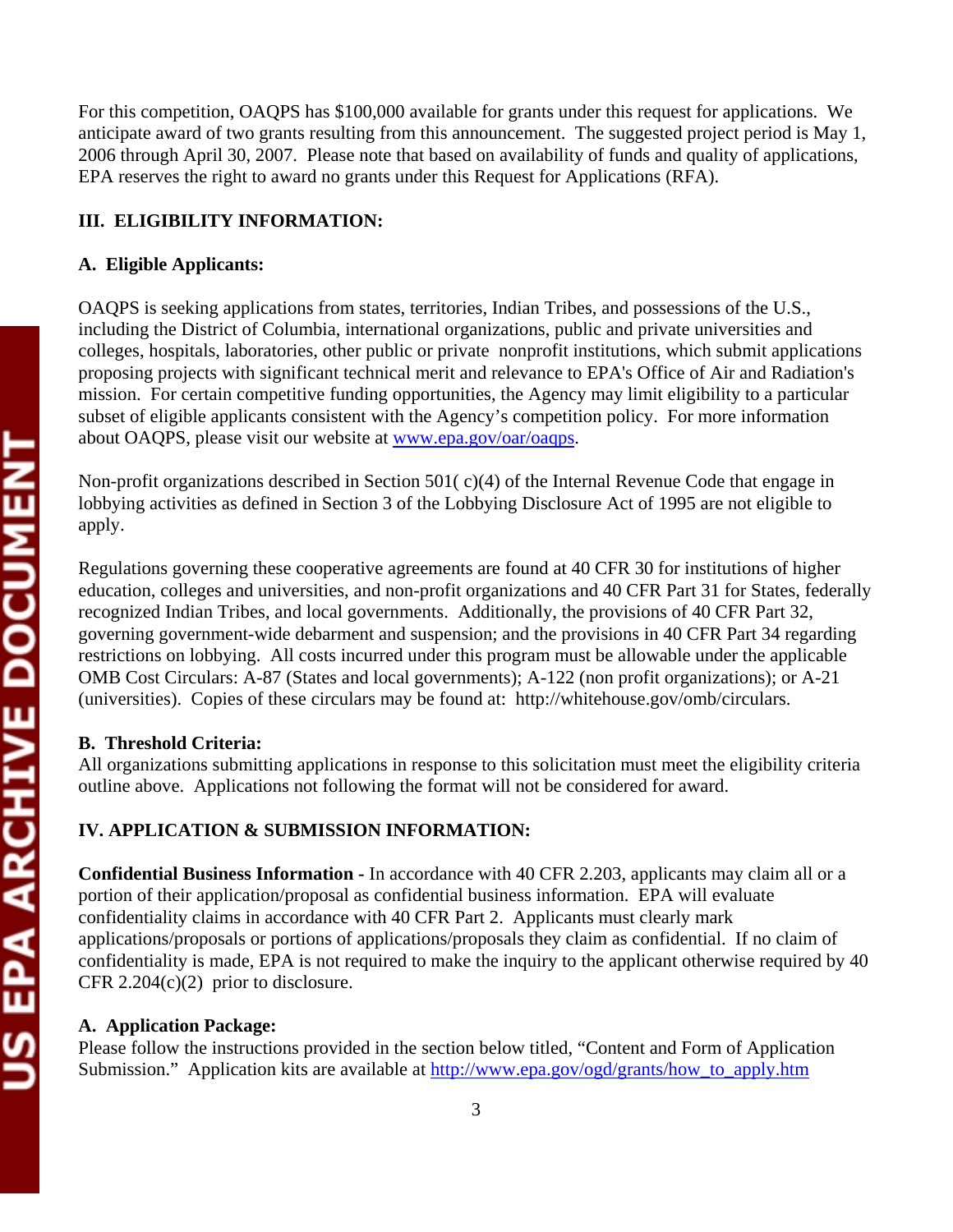#### **B. Content and Form of Proposal Submission:**

Proposals not following the format and content requirements below will not be considered for award

DUNS Requirement: All applicants applying for funding, including renewal funding must have a Dun and Bradstreet Universal Number System (DUNS) number. The DUNS number must be included in the data entry field labeled: "Organizational Duns" on Form SF 424. Applicants can receive a DUNS number, at no cost, by calling the dedicated toll-free DUNS Number request line at 1-866-705-5711, or visiting the D&B website at: [http://www.dnb.com.](http://www.dnb.com/) Instructions on obtaining a DUNS number can be found at: [http://www.grants.gov/GetStarted.](http://www.grants.gov/GetStarted)

#### **1. Submission Methods:**

.

Applicants may submit proposals by hard copy submission, by e-mail, or electronically thru grants.gov as explained below. If submitted by hard copy, two original hard copies are required. Proposals must be received no later than 5:00 P.M. EST on January 6, 2006.For proposals submitted via email, the address is: [langdon.robin@epa.gov.](mailto:langdon.robin@epa.gov) For proposals submitted by hard copy, the address is:

> U.S. Environmental Protection Agency Office of Air Quality Planning & Standards Attention: Ms. Robin Langdon (C339-02) 109 TW Alexander Drive Research Triangle Park, NC 27711 ,

Proposals will be reviewed by OAQPS staff and ranked using the evaluation criteria in Section V. For proposed work plans that would collect environmental data, a Quality Assurance Project Plan is not required at time of submittal but will be required before the project commences.

## **2. PROPOSAL FORMAT AND CONTENT:**

Please include the following elements in your proposal. Note that the project selection criteria in Section V. are cross-referenced to the proposal format and content detailed below.Please address the criterion in parentheses at the end of each section (below) in that specific section; criteria may also be discussed in other proposal sections.

 **Standard Form (SF) 424,** Application for Federal Assistance. This form can be downloaded from EPA's Office of Grants and Debarment website at:

(http://www.epa.gov/ogd/grants/how\_to\_apply.htm).

- ¾ **Short Descriptive Title**
- ¾ **Lead Organization**: Organization name, address, and project lead, phone, fax number, and e-mail address.
- ¾ **Key Performers**: List all organizational performers and their expected contributions. List the name and organization of the lead person(s). Provide any background information that directly shows the leader's proven ability to successful manage this effort.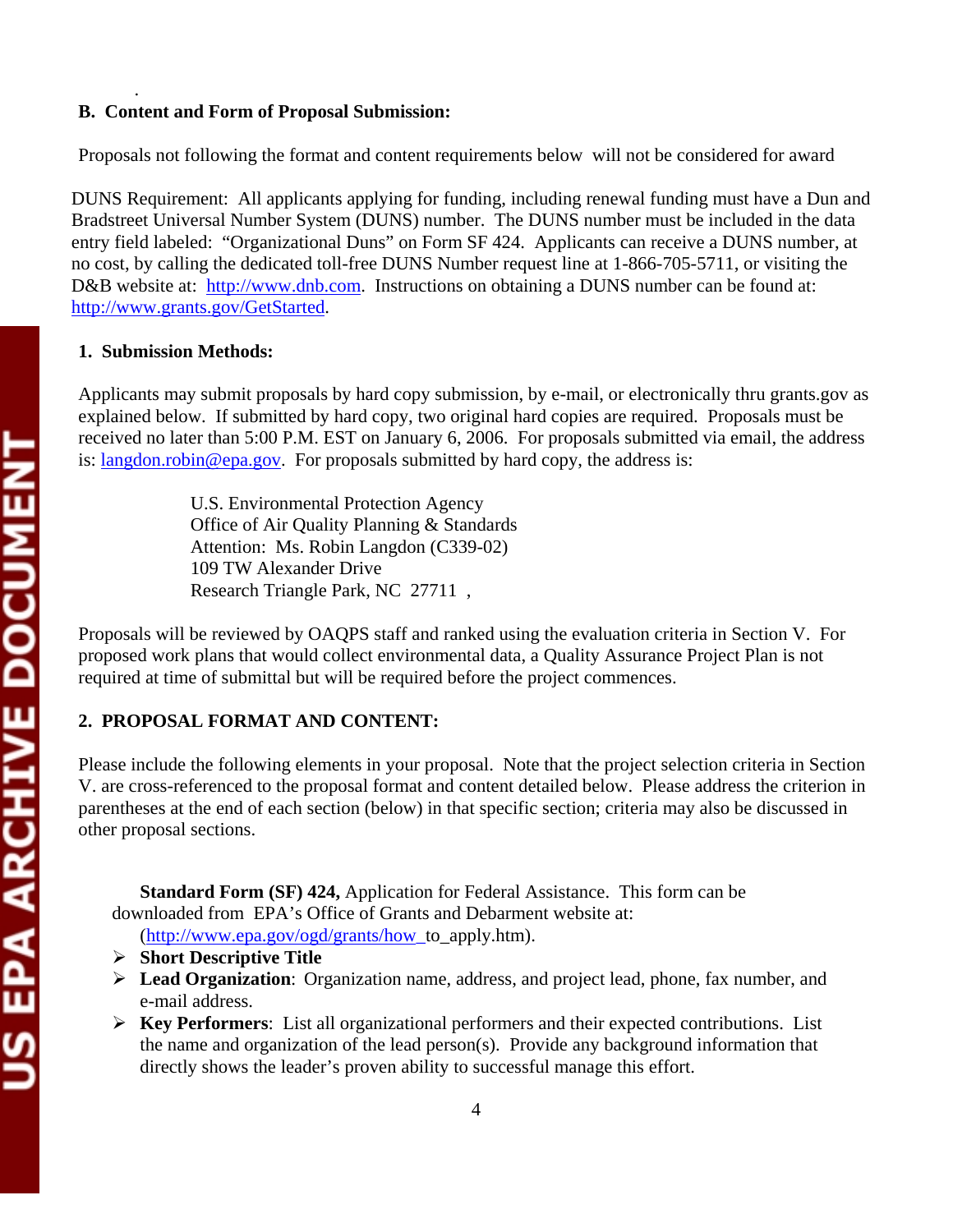- ¾ **Problem Statement**: Clearly state the air quality related problem the proposed project is addressing. Define the current approach (if one exists) for this problem and its shortcomings.
- ¾ **Project Description (Workplan)**: The description must include the following information:
	- o Objectives. Briefly state the objective of the proposed project (**Project Feasibility)**.
	- o Description. Provide an overview and justify the proposed approach and/or technology. Include any historical or scientific background and a description of how the project is innovative **(Innovation)**. Identify any other current or past efforts that you are aware of that are similar to the proposed project.
	- o Approach. Provide a detailed description of the proposed project. Include a brief description of a proposed site(s), if applicable, and the scale of the proposed effort. Provide a schedule of the expected milestones (e.g., Project Kickoff, Site Selection, Test Start and End Dates, Final Report) and notable expected accomplishments during the project **(Project Feasibility)**.
	- o Methodologies. Identify the performance indicators the project manager will measure to: (i) determine whether the project was successful, and (ii) support the final report (**Performance Measures)**.
	- oTechnical Risks. Identify potential concerns and technical risks in applying this effort now and/or transferring the concept to other places. Highlight any known institutional or regulatory barriers that might affect the transition.
- ¾ **Expected Benefit**: Describe (both quantitatively and qualitatively) how the project will achieve emission reductions or air quality benefits. Include (to the extent quantifiable) the amount of emission reduction or potential health benefit **(Immediate Significance)**. When possible, estimate the expected return on investment for implementing this effort.
- ¾ **Transferability**: Describe how this methodology or technology can or will be transferred to others in local, state or national areas. Consider success over the long-term (3-5 years) in encouraging others to implement similar innovative approaches to air quality management **(Long-term Significance)**.
- ¾ **Budget/Funding**: List all sources of expected funding needed to support the project/demonstration. Include a breakdown of any equipment, contractual efforts, supplies, travel, or other charges that would be part of this project. Include information on applicant's ability to leverage additional resources to complete or complement the project **(Budget)**. See Budget Table template below.
- ¾ **Communication Plan:** How will the project be "marketed" and how might the marketing encourage others to seek innovative projects (**Communication Plan)**?
- ¾ **Programmatic Capability**: Provide information on your**:** (i) past performance in successfully completing federally and/or non-federally funded projects, (ii) history of meeting reporting requirements on prior or current assistance agreements with federal and/or non-federal organizations and submitting acceptable final technical reports, (iii) organizational experience and plan for timely and successfully achieving the objectives of the project, and (iv) staff expertise/qualifications, staff knowledge, and resources to successfully achieve the goals of the project. In evaluating an applicant for programmatic capability purposes, EPA will consider information provided by the applicant and may consider information from other sources including Agency files. .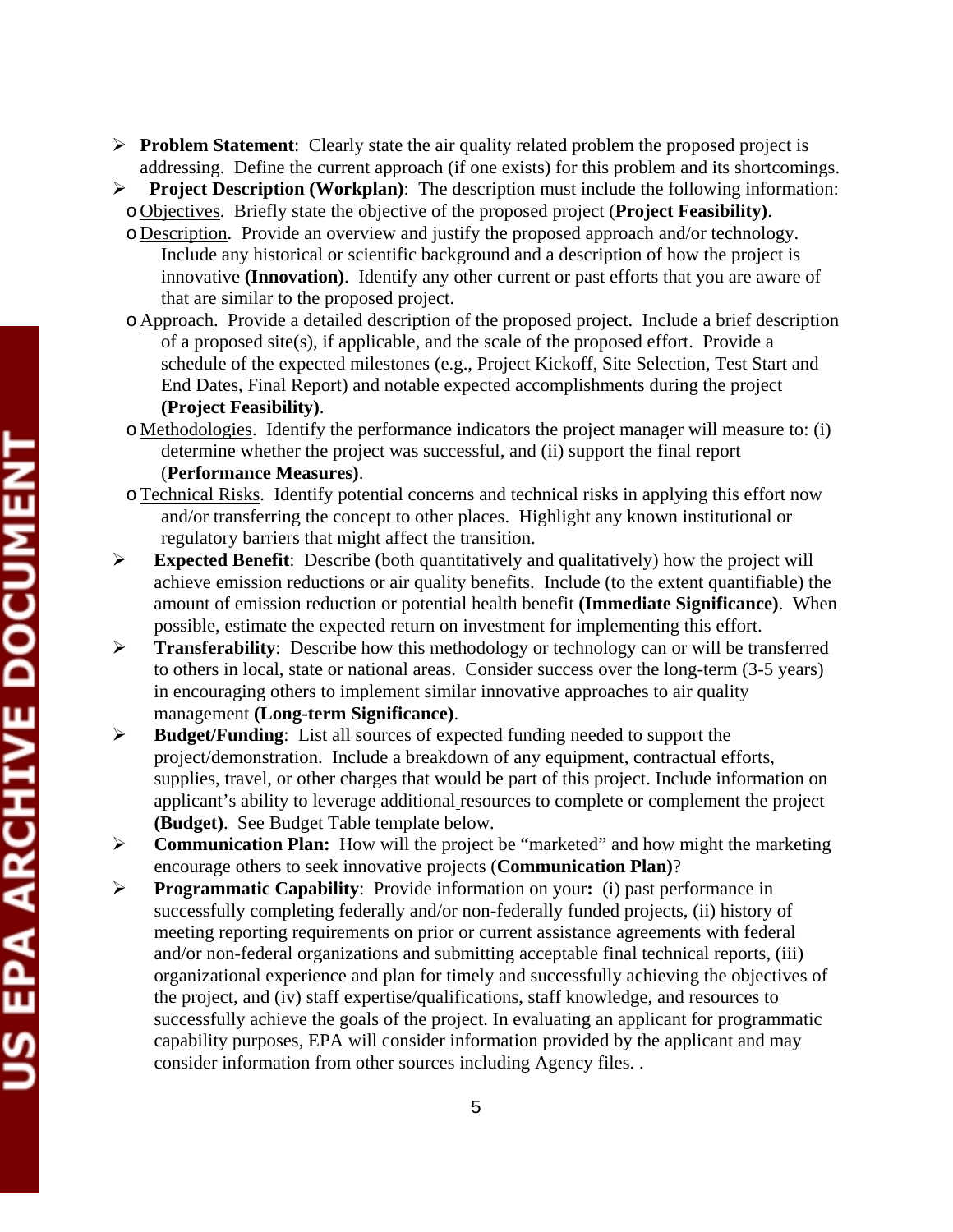¾ **Environmental Results.** The project work plan must include mechanisms for tracking and measuring progress toward achieving the expected environmental outputs and outcomes identified in Section I of this announcement**.**

| <b>Budget Category</b> | <b>Grant Funding</b> | <b>Other Funding</b> | <b>Total Funding</b> |
|------------------------|----------------------|----------------------|----------------------|
| Personnel              |                      |                      |                      |
| <b>Fringe Benefits</b> |                      |                      |                      |
| Travel                 |                      |                      |                      |
| Equipment              |                      |                      |                      |
| <b>Supplies</b>        |                      |                      |                      |
| Contractual            |                      |                      |                      |
| <b>Indirect Cost</b>   |                      |                      |                      |
| Other (detail):        |                      |                      |                      |
| Total                  |                      |                      |                      |

# **3. SUBMISSION DATES AND TIMES:**

Proposals must be received no later than 5:00 P.M. EST on January 6, 2006 by the project officer. If a proposal is submitted late, it will be rejected without further evaluation.

## **C. Instructions for Electronic Submittal Using Grants.gov**

**1.** The electronic submission of your proposal using Grants.gov must be made by an official representative of your institution who is registered with Grants.gov and is authorized to sign applications for Federal assistance. For more information, go to [http://www.grants.gov](http://www.grants.gov/) and click on "Get Started," and then "Authorized Organization Representative (AOR)." *Note that the registration process may take a week or longer to complete.* If your organization is not currently registered with Grants.gov, please encourage your office to designate an AOR and ask that individual to begin the registration process as soon as possible.

To begin the application process for this grant program, go to [http://www.grants.gov](http://www.grants.gov/) and click on the "Apply for Grants" tab. Then click on "Apply Step 1: Download a Grant Application Package and Application Instructions" to download the PureEdge viewer and obtain the application package ([https://apply.grants.gov/forms\\_apps\\_idx.html](https://apply.grants.gov/forms_apps_idx.html)). To download the PureEdge viewer click on the "PureEdge Viewer" link. Once you have downloaded the viewer, you may retrieve the application package by entering the Funding Opportunity Number, EPA-OAR-EMAD-05-22, or the CFDA number for this announcement, in the appropriate space..

- **2. Application Submission Deadline:** Your organization's AOR must submit your complete application electronically through Grants.gov [\(http://www.grants.gov\)](http://www.grants.gov/) no later than 5:00 P.M. EST on January 6, 2006.
- **3. Application Materials.** If applying thru Grants.gov, please submit *all* of the application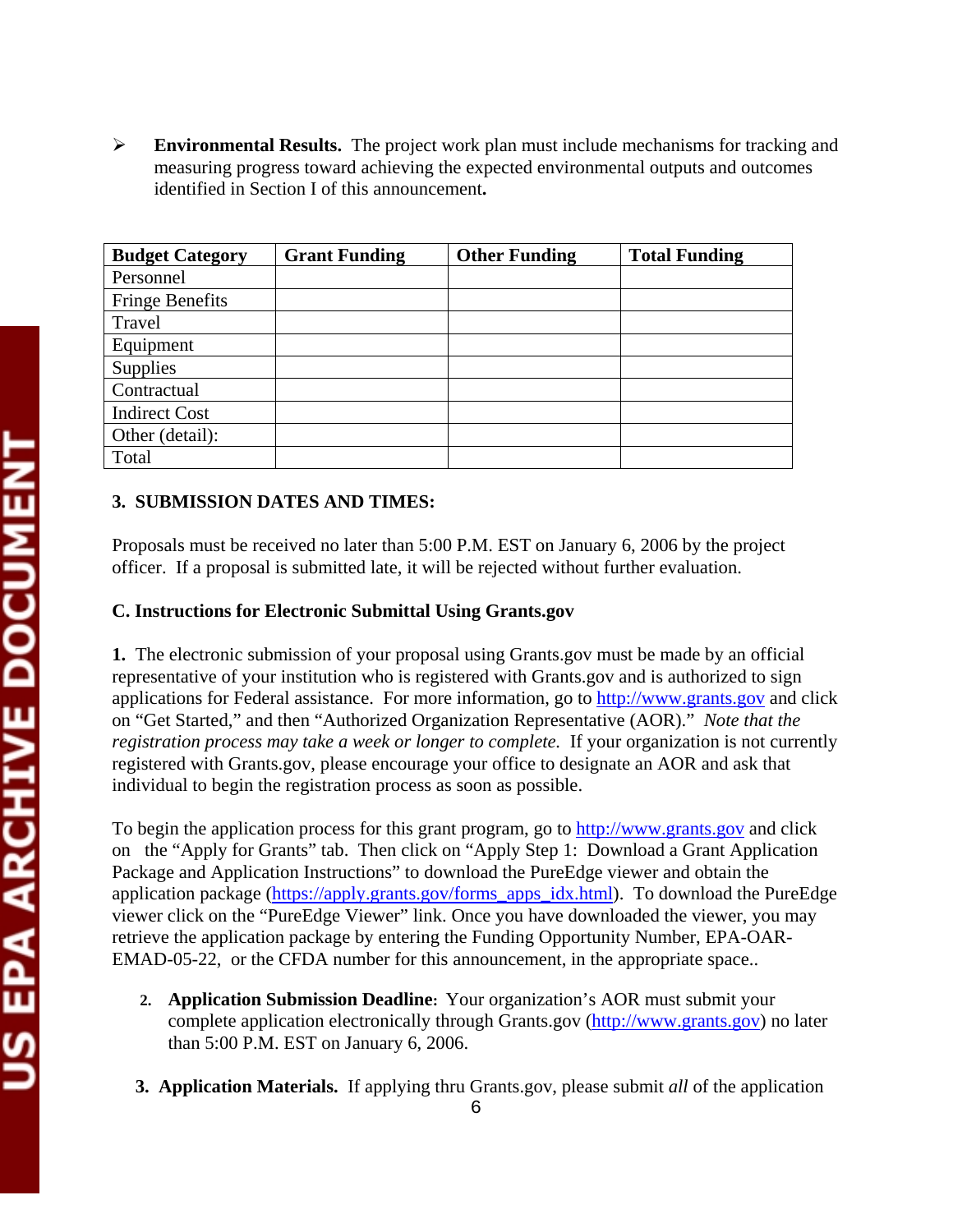US EPA ARCHIVE DOCUMENT

materials described below.

I. Standard Form (SF) 424, Application for Federal Assistance II. Proposal (prepared in accordance with the requirements in Section IV.B.2 of the announcement).

#### **4. Application Preparation and Submission Instructions**

Documents I and II listed under Application Materials above should appear in the "Mandatory Documents" box on the Grants.gov Grant Application Package page. Click on the appropriate form and then click "Open Form" below the box. The fields that must be completed will be highlighted in yellow. Optional fields and completed fields will be displayed in white. If you enter an invalid response or incomplete information in a field, you will receive an error message. When you have finished filling out each form, click "Save." When you return to the electronic Grant Application Package page, click on the form you just completed, and then click on the box that says, "Move Form to Submission List." This action will move the document over to the box that says, "Mandatory Completed Documents for Submission."

For II, you will need to attach electronic files. Prepare your proposal based on the format and content requirements outlined in Section IV.B.2 of this announcement and save the document to your computer as an MS Word, PDF or WordPerfect file. When you are ready to attach your proposal to the application package, click on "Project Narrative Attachment Form," and open the form. Click "Add Mandatory Project Narrative File," and then attach your proposal (previously saved to your computer) using the browse window that appears. You may then click "View Mandatory Project Narrative File" to view it. Enter a brief descriptive title of your project in the space beside "Mandatory Project Narrative File Filename;" the filename should be no more than 40 characters long. If there other attachments that you would like to submit to accompany your proposal, you may click "Add Optional Project Narrative File" and proceed as before. When you have finished attaching the necessary documents, click "Close Form." When you return to the "Grant Application Package" page, select the "Project Narrative Attachment Form" and click "Move Form to Submission List." The form should now appear in the box that says, "Mandatory Completed Documents for Submission."

Once you have finished filling out all of the forms/attachments and they appear in one of the "Completed Documents for Submission" boxes, click the "Save" button that appears at the top of the Web page. It is suggested that you save the document a second time, using a different name, since this will make it easier to submit an amended package later if necessary. Please use the following format when saving your file: "Applicant Name –  $FY06 -$  Assoc Prog Supp – 1<sup>st</sup> Submission" or "Applicant Name – FY 06 Assoc Prog Supp – Back-up Submission." If it becomes necessary to submit an amended package at a later date, then the name of the  $2<sup>nd</sup>$ submission should be changed to "Applicant Name – FY06 Assoc Prog Supp –  $2<sup>nd</sup>$  Submission." Once your application package has been completed and saved, send it to your AOR for submission to U.S. EPA through Grants.gov. Please advise your AOR to close all other software programs before attempting to submit the application package through Grants.gov.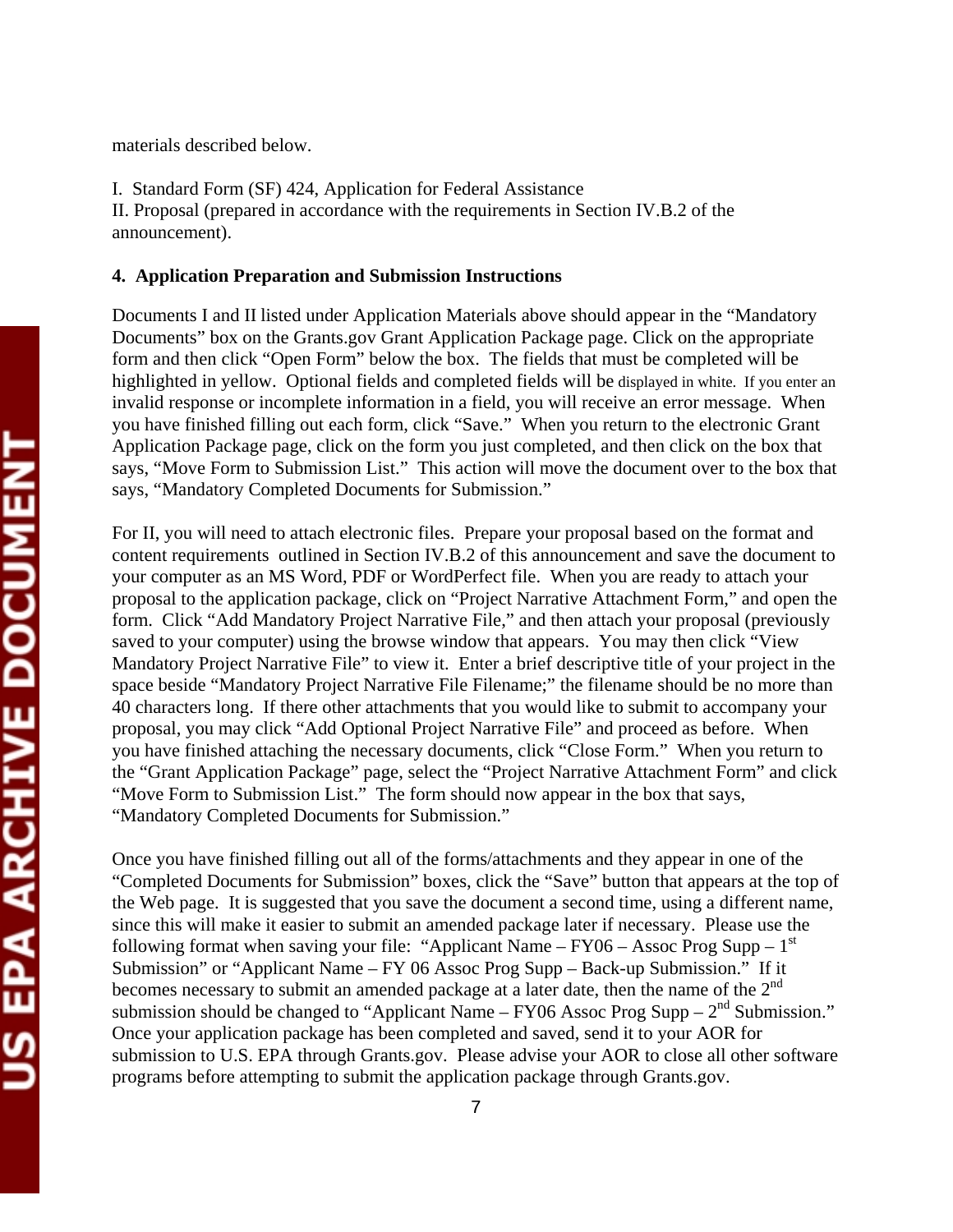In the "Application Filing Name" box, your AOR should enter your organization's name (abbreviate where possible), the fiscal year (e.g., FY06), and the grant category (e.g., Assoc Prog Supp). The filing name should not exceed 40 characters. From the "Grant Application Package" page, your AOR may submit the application package by clicking the "Submit" button that appears at the top of the page. The AOR will then be asked to verify the agency and funding opportunity number for which the application package is being submitted. If problems are encountered during the submission process, the AOR should reboot his/her computer before trying to submit the application package again. [It may be necessary to turn off the computer (not just restart it) before attempting to submit the package again.] If the AOR continues to experience submission problems, he/she may contact Grants.gov for assistance by phone at 1- 800-518-4726 or email at [support@grants.gov.](mailto:support@grants.gov) or, Langdon.Robin@epa.gov

If you have not received a confirmation of receipt from EPA (*not from* [support@grant.gov\)](mailto:support@grant.gov) within 30 days of the application deadline, please contact Robin Langdon , at Langdon.Robin@epa.gov Failure to do so may result in your application not being reviewed.

# **V. APPLICATION REVIEW INFORMATION:**

Proposals will be evaluated according to the criteria defined below.

- 1. **20 points -- Innovation.** Projects that highlight and incorporate new and novel concepts, approaches, methods, or combinations of expertise to achieve additional emissions reductions will score higher on this criterion. The proposal should discuss the project's innovation in the context of any limitations to existing methods or technologies for controlling emissions.
- 2. **20 points -- Immediate Significance.** Projects that highlight the degree to which the proposed project, in the near term, will directly lead to additional emissions reductions and improvements in public health will score higher on this criterion. The proposed project must also characterize the actual public benefits to be derived.
- 3. **20 points -- Long Term Significance.** Projects that succeed at achieving broader air quality objectives over a longer period will score higher on this criterion. Proposals must address the potential for project success over the long-term (3-5 years) to encourage others to implement similar innovative approaches to achieving emission reductions.
- 4. **10 points -- Project Feasibility.** Projects that have well defined and clearly achieveable goals will score higher on this criterion. The proposal must include a description of the project's conceptual framework, design, methodology, and analyses.
- 5. **10 points -- Budget.** Projects that include a detailed budget, including the use of these award monies, will score higher on this criterion. The proposal must address the question of the measurable cost savings associated with the replication or transfer of the project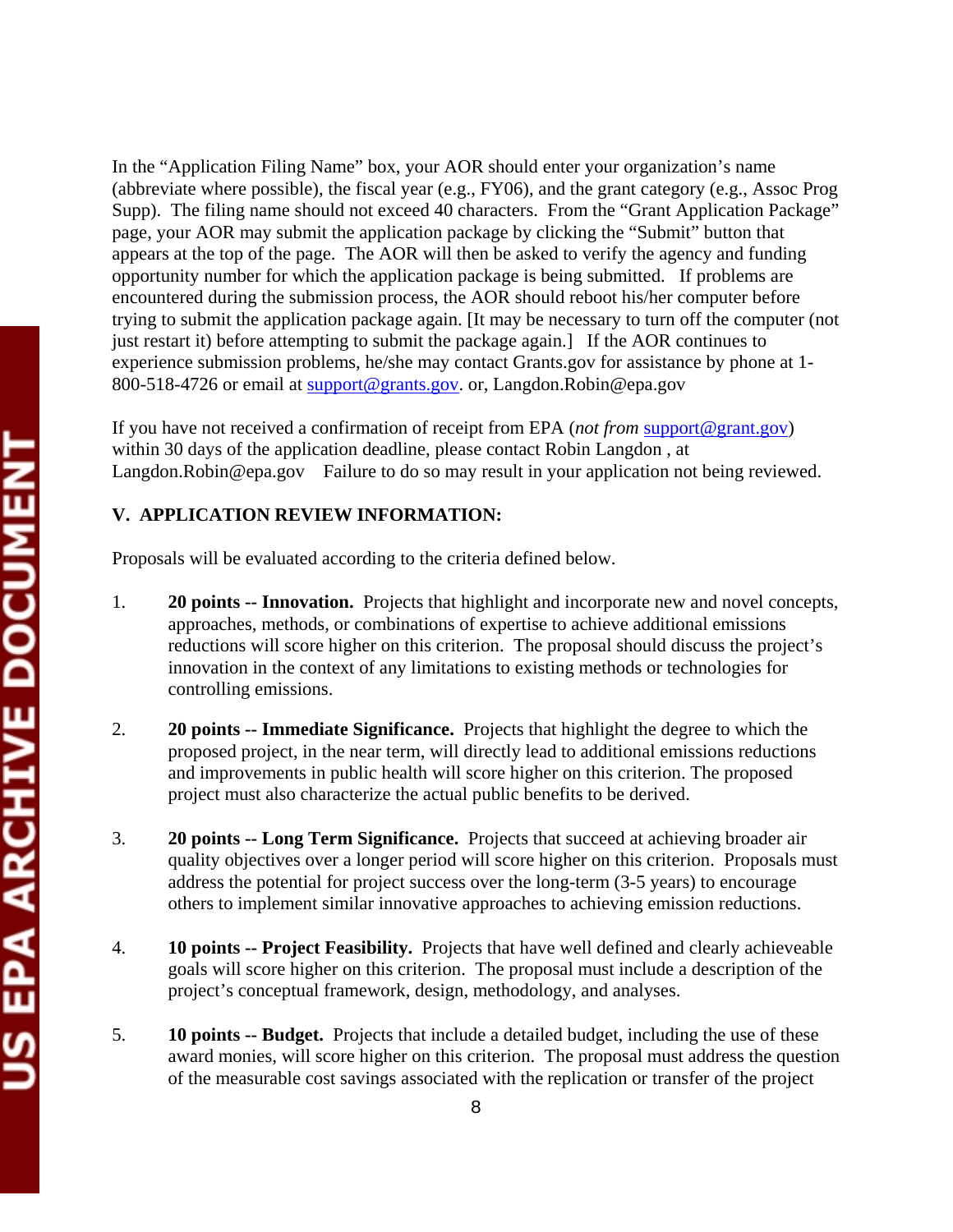idea. Also, if applicable, the proposal must address the applicant's ability to leverage additional resources to complete or complement the project.

- 6. **10 points -- Communication Plan.** Projects that include a plan to: (1) market the project or idea, and/or (2) market to encourage others to replicate the project or seek innovative projects will score higher on this criterion.
- 7. **10 points Programmatic Capability.** Applicants will be evaluated based on their**:**: (i) past performance in successfully completing federally and/or non-federally funded projects similar in size, scope, and relevance to the proposed project, (ii) history of meeting reporting requirements on prior or current assistance agreements with federal and/or non-federal organizations and submitting acceptable final technical reports, (iii) organizational experience and plan for timely and successfully achieving the objectives of the project, and (iv) staff expertise/qualifications, staff knowledge, and resources or the ability to obtain them, to successfully achieve the goals of the project. Applicants with no past performance or reporting history (items i and ii above) will receive a neutral score for those elements of this criteria).
- 8. **10 points -- Environmental Results.** The work plan must include mechanisms for tracking and measuring progress toward achieving the expected environmental outputs and outcomes identified in Section I of this announcement**.**

#### **REVIEW AND SELECTION PROCESS:**

Each application will be evaluated by an Evaluation Team within OAQPS. The Evaluation Team will base its evaluation solely on the selection criteria disclosed in this notice.

The applicant organizations whose applications are *selected/recommended will move to the next phase and will be notified* electronically on or around March 3, 2006. The applicants not selected will also be notified electronically within 15 days of notifying those applicants selected for further consideration. Applications that fail to comply with the administrative requirements of the Request for Application will not be considered for award, they are found to lack relevancy, or they are judged technically unacceptable. EPA reserves the right to reject all applications and make no awards. Awards involving the collection of environmental data will be subject to the requirements of a Quality Assurance Project Plan and will require coordination with OAQPS.

#### **VI. AWARD ADMINISTRATION INFORMATION:**

#### **Award Notices:**

Successful applicants whose final applications have been selected and approved can expect to receive an award document that constitutes an offer to the recipient organization and sets forth the terms and conditions of the assistance agreement. As the assistance agreement is a legal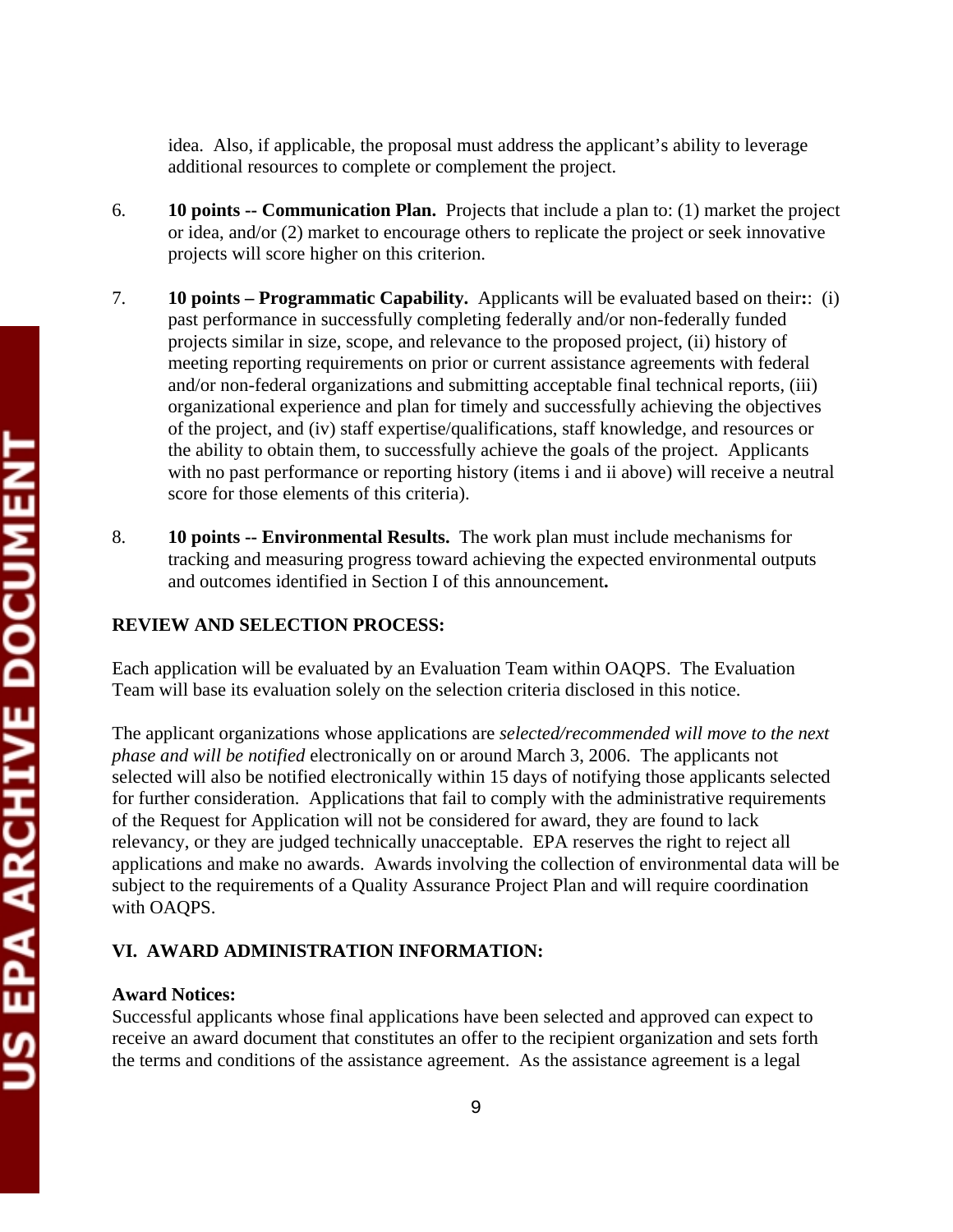document, an authorized representative of your organization must indicate acceptance by signing and returning the appropriate copies to the Office of Grants and Debarment:

## **Office of Grants and Debarment (3903R) U.S. Environmental Protection Agency 1200 Pennsylvania Avenue, N.W. Washington, D.C. 20460**

#### **Dispute Resolution:**

Assistance agreement competition – related to disputes will be resolved in accordance with the dispute resolution procedures published in 70 FR 3629, 3630 (January 26, 2005) which can be found at:

[http://a257.g.akamaitech.net/7/257/2422/01jan20051800/edocket.access.gpo.gov/2005/05-](http://a257.g.akamaitech.net/7/257/2422/01jan20051800/edocket.access.gpo.gov/2005/05-1371.htm) [1371.htm.](http://a257.g.akamaitech.net/7/257/2422/01jan20051800/edocket.access.gpo.gov/2005/05-1371.htm)

Copies of these procedures may also be requested by contacting:

**Robin Langdon US EPA, Office of Air Quality Planning & Standards 109 TW Alexander Drive Mailcode: C339-02 Research Triangle Park, NC 27711 Telephone: 919-541-4048 [langdon.robin@epa.gov](mailto:langdon.robin@epa.gov)**

#### **Administrative and National Policy Requirements:**

- 1. A listing and description of general EPA Regulations applicable to the award of assistance agreements may be viewed at: [http://www.epa.gov/ogd/AppKit/applicable\\_epa\\_regulations\\_and\\_description.htm](http://www.epa.gov/ogd/AppKit/applicable_epa_regulations_and_description.htm)
- b. Executive Order 12372, Intergovernmental Review of Federal Programs may be applicable to awards, resulting from this announcement. Applicants *selected* for funding may be required to provide a copy of their proposal to their **State Point of Contact** (SPOC) for review, pursuant to Executive Order 12372, Intergovernmental Review of Federal Programs. This review is not required with the Initial Proposal and not all states require such a review.

## **REPORTING:**

**Progress Reports:** Written reports describing tasks accomplished, results achieved to date including any problems encountered and how problems were overcome, and a summary of funds expended will be required on a quarterly basis, as stated in 40 CFR Section 31.40 and 30.51.